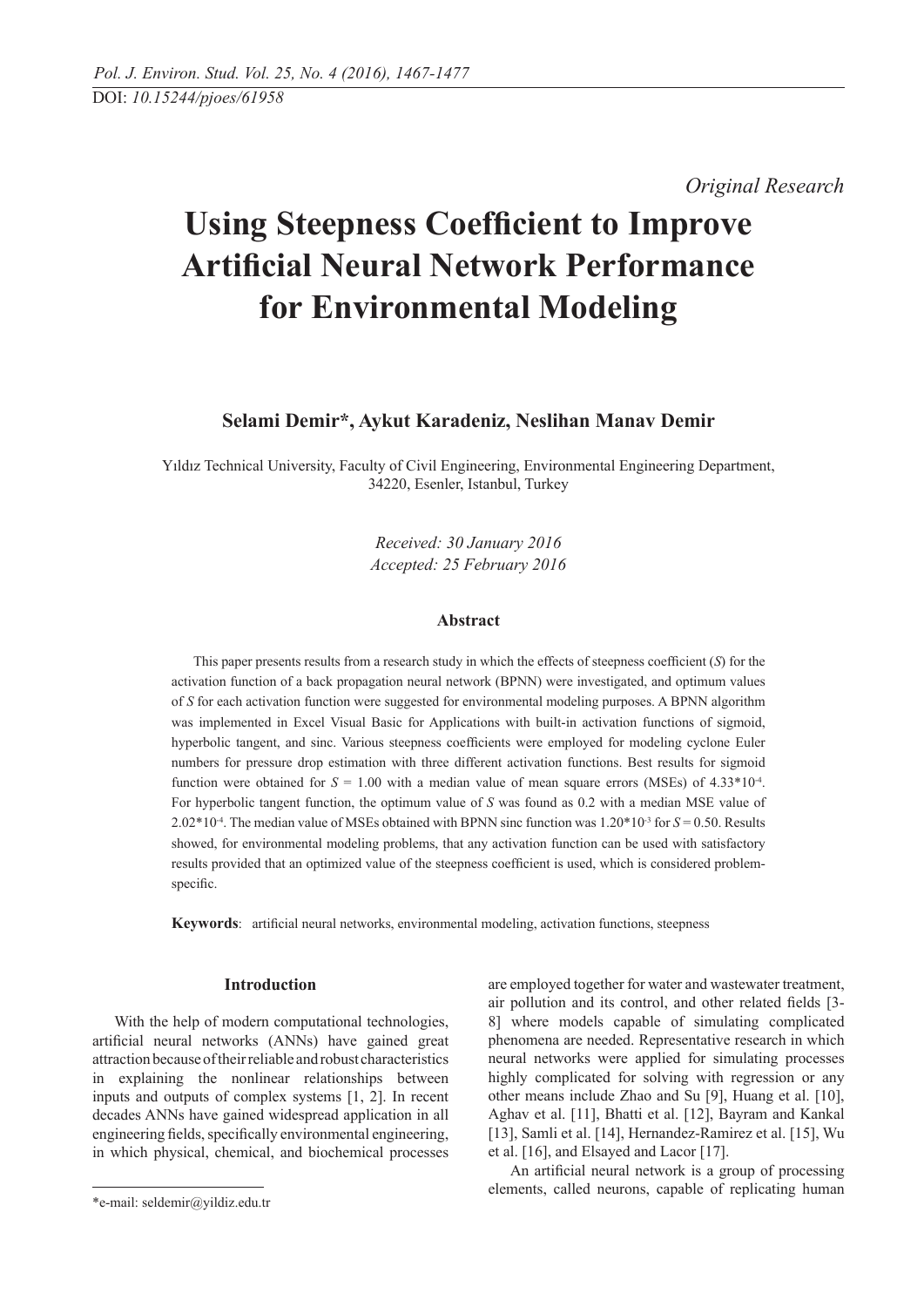behavior for learning and simulating a given linear or nonlinear relationship. The neurons in an ANN are arranged in successive layers in a manner that each neuron in a given layer receives input signals from each of the neurons in a precedent layer and generates an output signal for the following layer of neurons. The connections between the neurons are provided by coefficients, called weights. In addition, each neuron utilizes an optional constant for shifted output signals, which is usually called a bias. Successive calculations of the neurons' output signals in each layer finally produce an estimate of dependent variables in the system.

Artificial neural networks are very similar to the human nervous system in which tremendous numbers of neurons perform a given task together [14]. The neurons in an ANN can communicate by sending signals to each other with the ultimate purpose of learning the complex relationship between inputs and outputs [13]. The learning process comprises a forward run and a backward run for each data point in each learning cycle, called epoch. In the forward run, a neuron employs its own bias as well as the weights and the output signals of the neurons in the preceeding layer to calculate an input signal, which is transmitted to the neurons in the successive layer via an activation fuction – finally producing an estimate of the system's output for the given inputs. In the backward run, on the other hand, the network updates all the biases and weights by backpropagating the the prediction error based on the discrepancy between the target and predicted values of the output signal, which is the main learning process. Couples of forward and backward runs for each sample in the training set complete an epoch and the learning continues for predefined times of epochs.

Artificial neural networks can be classified under a number of groups with respect to their structure, activation functions, and learning mechanisms, including back propagation neural networks (BPNN), radial basis function neural networks (RBFNN), and generalized regression neural networks (GRNN) [2].

Zhao and Su [9] reported that although both exhibit similar levels of prediction accuracy, RBF-type neural networks should be used instead of BPNN to reduce the computational efforts because of the fact that RBFNN learns faster. Although their conclusion is based on sufficient evidence, computational time and load is not very important in environmental modeling problems most of the time. Generally, being simpler in implementation is more of a value than being faster.

The key to success of a neural network in simulating a nonlinear relationship is based on the fundamental knowledge on how the neural network performs depending on a number of parameters related to network topology such as number of layers and number of neurons in each layer. Besides, the characteristics of the activation function and its defining parameters such as steepness coefficient (*S*) affect how fast and how good the neural network can learn the nonlinear pattern. Talebi et al. [18] reported that both the choice and the shape/slope of the activation function are the most important parameters affecting

the network learning. Since steepness of the activation function defines its main characteristic, selection of the steepness coefficient (*S*) is equally important for successful application of the neural network. Talebi et al. [18] reported that selecting a large value for *S* may lead to various learning problems and yield results similar to those when a large learning rate is selected due to the fact that the weights are updated in proportion to *S*.

The main aim of this study is the improvement of BPNN for environmental modeling purposes by incorporating the steepness coefficient into most commonly used activation functions and optimizing the value of the steepness coefficient. The paper also presents results of the optimization work by the use of a test case in which the BPNN is optimized for simulating cyclone pressure drop as a function of cyclone geometrical parameters. Finally, a generalized protocol for selecting the optimum value of steepness coefficient is suggested.

#### **Materials and Methods**

#### Artificial Neural Network

An Excel Visual Basic for Applications (VBA) code was implemented for back propagation neural network. The program allows the user to select the number of neurons in the input and output layers. For the output layer, the user can also select an activation function for the neurons. The number of hidden layers and number of neurons in each layer as well as the activation function for each layer are user-defined inputs for the neural network program related to network topology. The program also allows the user to select the number of epochs and learning rate as the global options for the network. The percent of training data set is also an input for the program and the program selects the training data randomly in each run. Table 1 shows global options for the BPNN in this study and Fig. 1 shows the general structure of the implemented BPNN algorithm.

## Activation Functions and Steepness Coefficients

Activation function is a property of each neuron in hidden layers and the output layer. It determines how the neuron behaves depending on total input to the neuron.

Table 1. Global options for BPNN.

| Parameter                               | Value |
|-----------------------------------------|-------|
| Number of hidden layers                 |       |
| Number of hidden neurons                | 10    |
| Percentage of training data set $(\% )$ | 70    |
| Learning Rate                           | 0.75  |
| Number of epochs                        | 5000  |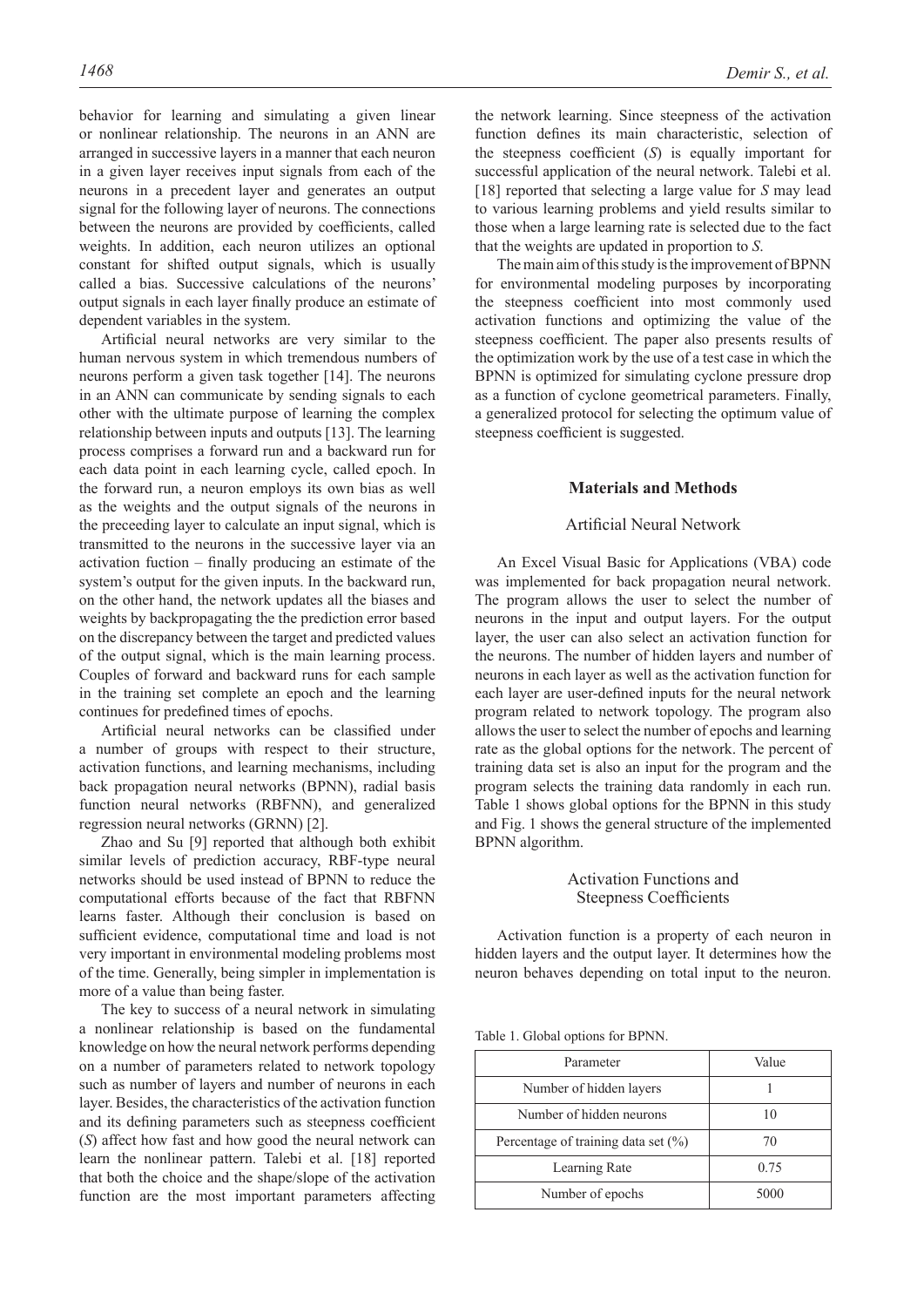

Fig. 1. Artificial neural network structure.

Results of a previous work showed that the sigmoid and the sinc functions were capable of representing highly complicated, nonlinear relationships. On the other hand, the hyperbolic tangent produced very weak correlations between measured and predicted results, contrary to the expected results, and the reason for this unexpected performance was considered \the probable effect of the steepness coefficient.

In this study, sigmoid, sinc, and hyperbolic tangent activation functions with various steepness coefficients were separately employed to determine the effects of steepness coefficient on the BPNN performance. These activation functions are shown in Table 2 and their behaviors with various steepness coefficients are shown in Fig. 2.

## Test Case

Cyclone pressure drop data was obtained from results of a research project and part of measurement results that previously appeared in Demir [19] and Karadeniz [20]. The data include 972 pressure drop measurements in 162 cyclones of various geometrical dimensions at six different inlet velocities between 10 and 24 m/s. Measured pressure drops ranged between 84 and 2,045 Pa.

Cyclone pressure drop is usually described by Euler number (also called number of inlet velocity heads) as in Eq. (1):

$$
\Delta P = \left(\frac{1}{2}\rho V_n^2\right) E_U
$$
 (1)

...where  $\Delta P$  is the pressure drop in cyclone (Pa),  $\rho$  is density of gas (kg/m<sup>3</sup>),  $V_{in}$  is inlet velocity (m/s), and  $E_U$  is Euler number. The Euler number is a function of solid loading to the cyclone, gas density, viscosity, and cyclone geometry. Cyclone geometry includes inlet height (*a*), inlet width (*b*), cylinder height (*h<sub>b</sub>*), cone height (*h<sub>c</sub>*), vortex finder length  $(S_L)$ , vortex finder diameter  $(D_e)$ , and cone-tip diameter. For describing the shape of a cyclone, it is customary to use these parameters as their ratios to the cyclone's body diameter ( $K_a$ ,  $K_b$ ,  $K_{hb}$ ,  $K_{hc}$ ,  $K_{SL}$ ,  $K_{De}$ , and  $K_B$ ).

Table 2. Behaviors of activation functions used.

| <b>Function Name</b> | Mathematical Expression                                                                                                                                     | Derivative                                                                                                                                   |
|----------------------|-------------------------------------------------------------------------------------------------------------------------------------------------------------|----------------------------------------------------------------------------------------------------------------------------------------------|
| Sigmoid              | $y = \frac{1}{1 + e^{-sx}}$<br>Span: $0 < y < 1$                                                                                                            | $\frac{dy}{dx} = Sy(1-y)$                                                                                                                    |
| Hyperbolic tangent   | $y = \frac{e^{sx} - e^{-sx}}{e^{sx} - e^{-sx}}$<br>Span: $-1 < y < 1$                                                                                       | $\frac{dy}{dx} = S(1 - y^2)$                                                                                                                 |
| Sinc                 | $y = \begin{cases} 1 & \Leftrightarrow x = 0 \\ \frac{\sin(Sx)}{S_x} & \Leftrightarrow x \neq 0 \end{cases}$<br>$S_x$<br><i>Span:</i> $-0.2172 \le y \le 1$ | $y = \begin{cases} \frac{cos(Sx)}{x} & \text{sin}(Sx) \\ \frac{cos(Sx)}{x} & \text{sin}(Sx) \\ \frac{cos^2}{x} & \text{sin}(Sx) \end{cases}$ |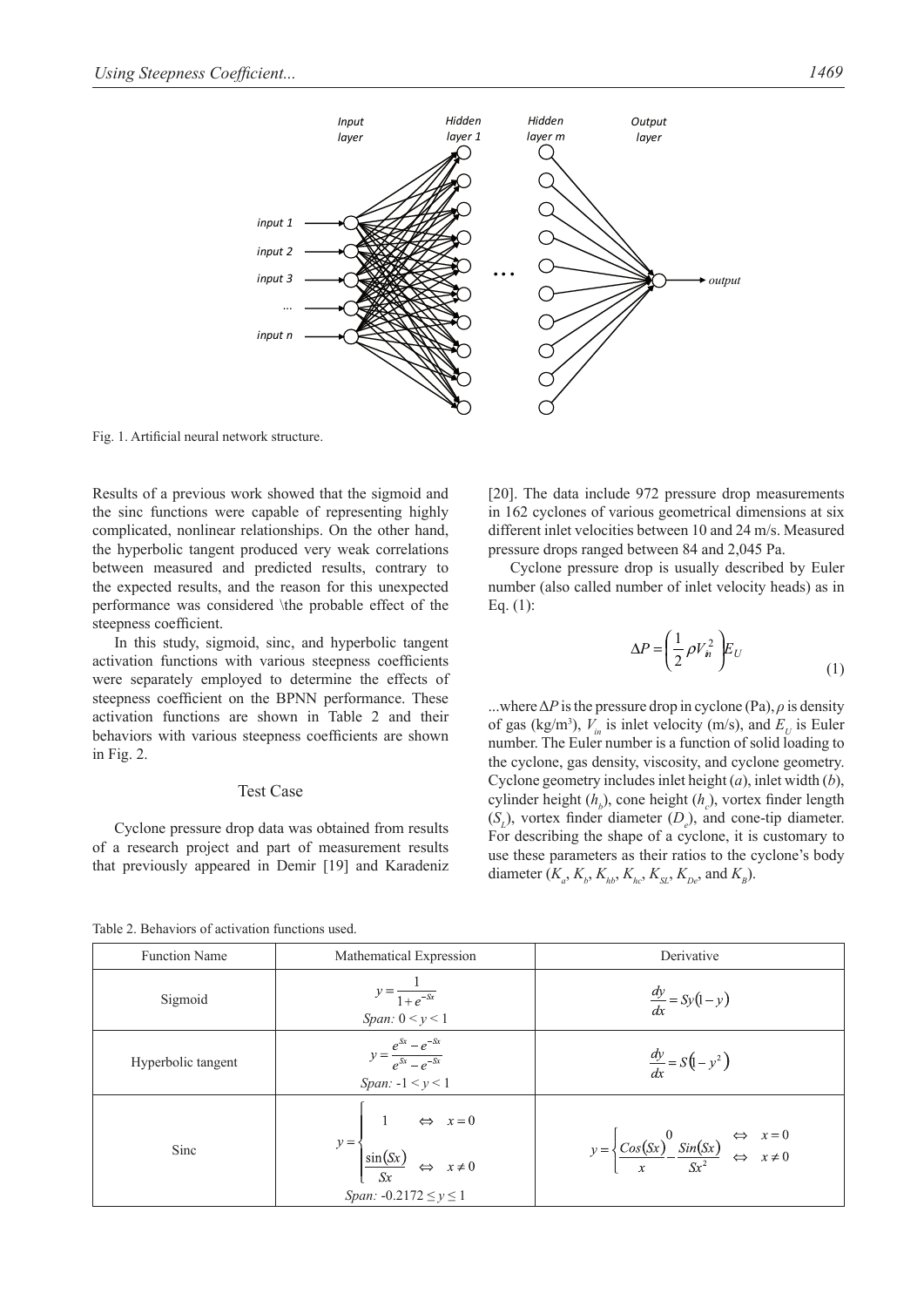

Fig. 2. Behaviors of a) sigmoid, b) sinc, and c) hyperbolic tangent activation functions with various steepness coefficients (S).

The effects of solid loading and gas density were examined previously by Cortes and Gil [21], and Chen and Shi [22]. In this study, geometrical parameters and Euler numbers for 162 cyclones were used as a test case for determining the performance of BPNN with respect to steepness coefficients. The Euler number for each cyclone was calculated by Eq. (1) as an average of measurement results at six inlet velocities and used as target output for the neural network. Since no data was present on how the inlet width and cone-tip diameter affect Euler number,  $K_a$ ,  $K_{ab}$ ,  $K_{bc}$ ,  $K_{SI}$ , and  $K_{De}$  for 162 cyclones were used as inputs to the neural network.

Calculated Euler numbers ranged between 1.09 and 9.17, and during the simulations the target outputs were normalized in accordance with the span of the respective activation function (Table 2). The neural network outputs were denormalized for comparing and assessing the performance of BPNN with various steepness coefficients.

## **Results and Discussion**

A total of 162 cyclones with varying geometries was used for testing the back propagation neural network using three different activation functions, namely sigmoid, hyperbolic tangent, and sinc functions with various steepness coefficients between 0.01 and 2.00. 70% of data points were used as a training set with a learning rate of 0.75. Since the network randomly selects the training data set, it was run 25 times for each activation function and each steepness coefficient. The mean square errors from each run were averaged and compared.

Fig. 3 shows mean square errors (MSEs) for various steepness coefficients (*S*) ranging from 0.01 to 2.00. Fig. 3a is a box-whisker plot. In Fig. 3a, the line in the boxes represent the median value from 25 runs, the upper and lower boundaries of boxes represent the 75<sup>th</sup> and 25<sup>th</sup> percentiles, respectively, while the tip of the whiskers represent 90<sup>th</sup> and 10<sup>th</sup> percentiles, respectively. It is clear that MSEs showed similar tendencies for  $S = 0.01$ ,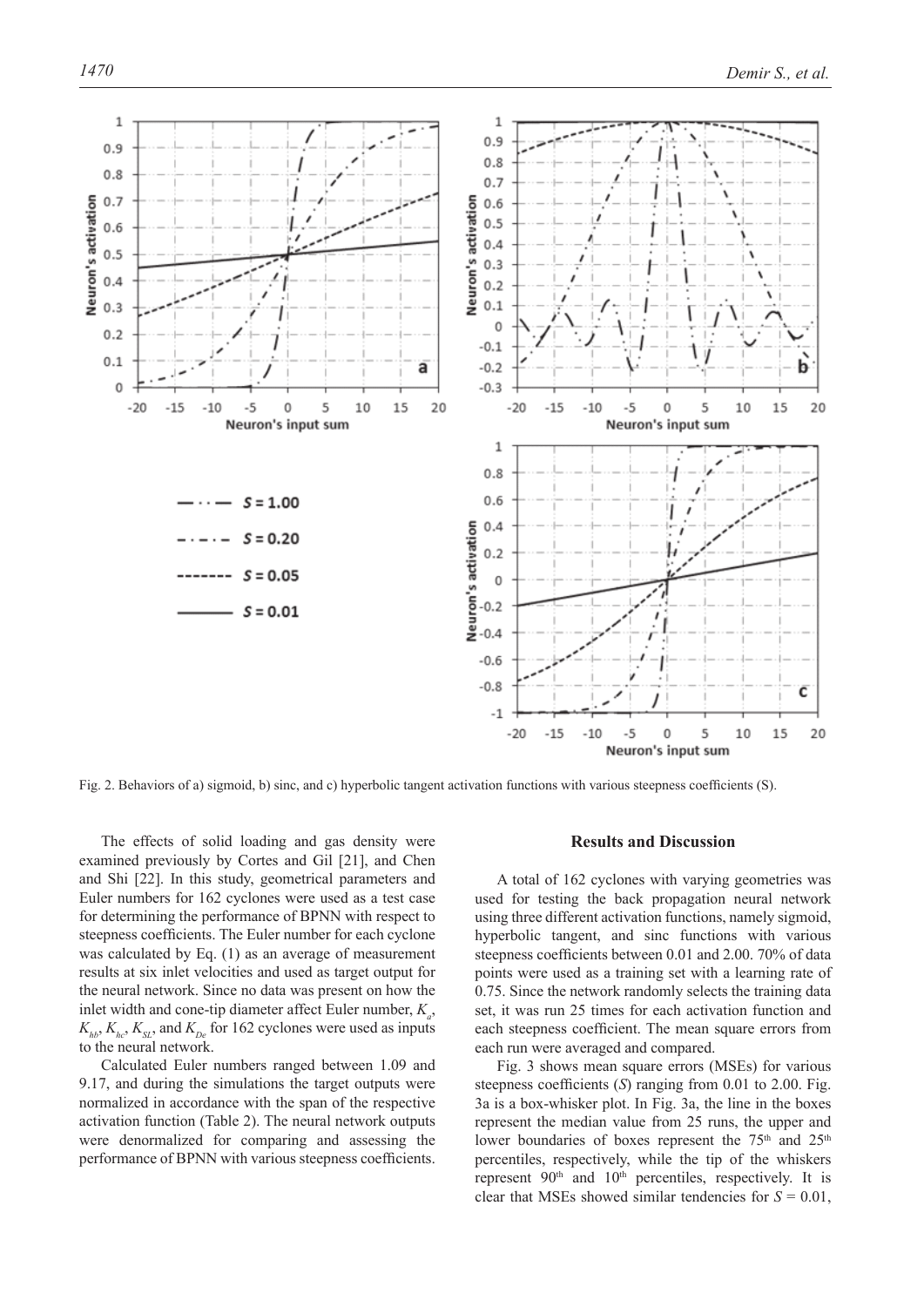

Fig. 3. BPNN results with sigmoid activation function: a) mean square errors with various steepness coefficients, b) learning trends, c) measured vs. predicted Euler numbers for varying steepness coefficients.

 $S = 0.02$ , and  $S = 0.05$  (Fig. 3a). For  $S = 0.10$ , a decreasing trend started and the results were suddenly improved for  $S = 0.20$ . The best MSEs were obtained with  $S = 1.00$ , with median and mean values of  $4.33*10<sup>-4</sup>$  and  $1.089*$  $10<sup>3</sup>$ , respectively, over 25 runs. Increasing the steepness coefficient further leads to increased MSEs, and a steepness coefficient of  $S = 1.00$  was observed to be the optimum value.

Fig. 3 also shows the change of MSEs through epochs (Fig. 3b). The mean square errors for *S* = 2.00 were very high compared to those for  $S = 1.00$  and  $S = 0.50$ , and they also fluctuated during the epochs. On the other hand, MSEs for  $S = 1.00$  and  $S = 0.50$  steadily decreased during the learning process with better results for  $S = 1.00$ .

Fig. 3c shows measured versus predicted values of  $E_{\mu}$ for 162 cyclones with varying steepness coefficients. The diagonal represents one-to-one line, while the the black line is the regression line between measured and predicted  $E_{U}$ . As obviously seen, the predicted values of  $E_{U}$  were very weakly correlated with the measured values for  $S < 0.20$ . On the other hand, the correlation improves with  $S = 0.20$  and the best correlation was obtained for *S* = 1.00. Although a strong correlation was also obtained for  $S = 2.00$ , the slope of the regression line was not as close to unity as the one obtained for *S* = 1.00.

Fig. 4 shows results from 25 runs of BPNN with hyperbolic tangent activation function for various steepness coefficients. Mean square errors showed a gradual decreasing trend starting from *S* = 0.01 to  $S = 0.20$  (Fig. 4a). The least MSEs were obtained for  $S = 0.20$  with median and mean values of 2.02  $*$  10<sup>-3</sup> and  $2.69 * 10^{-3}$ , respectively, over 25 runs. From this point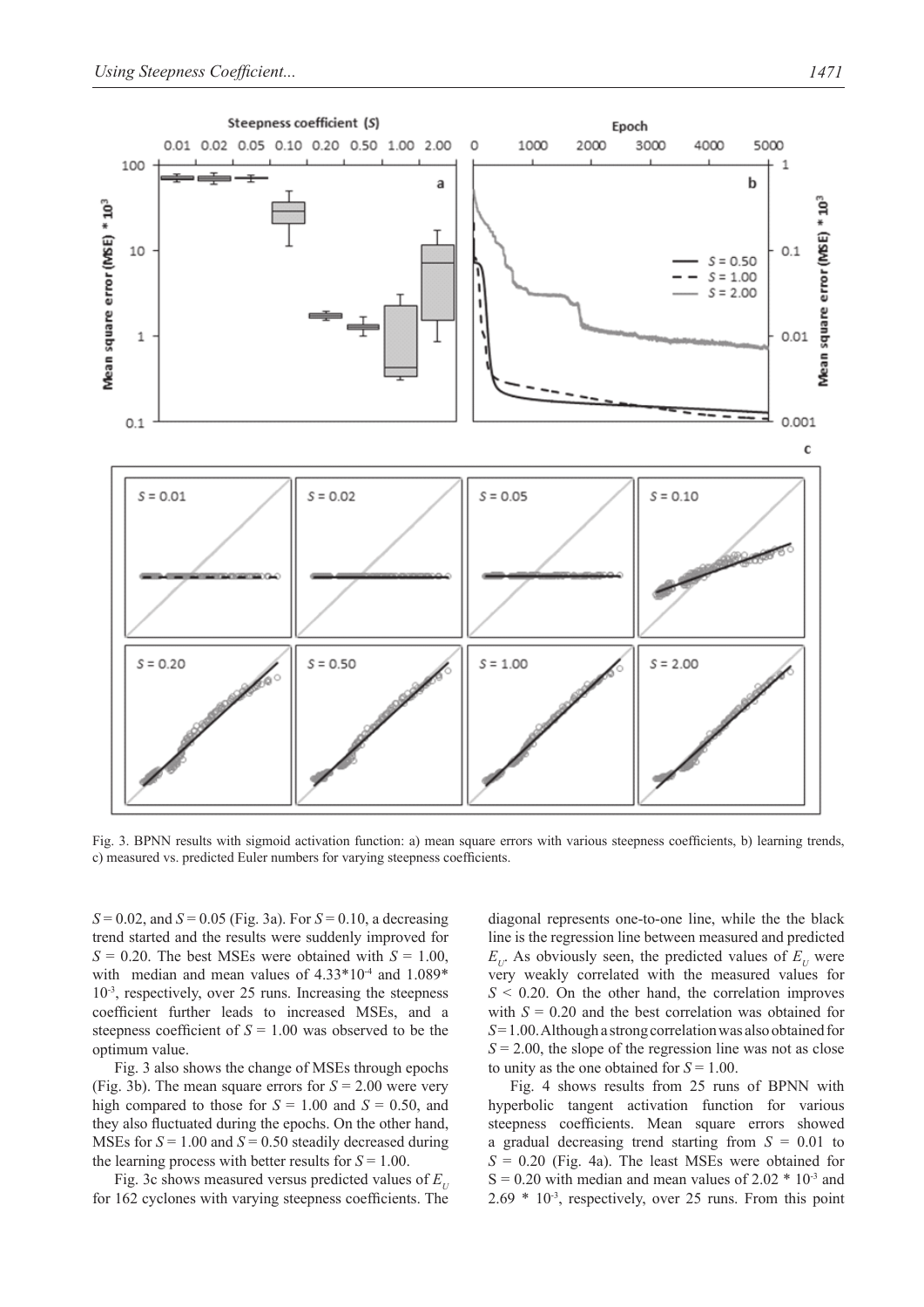forward, increasing the value of steepness coefficient led to substantial increases in MSEs. Therefore, the optimum value of steepness coefficient was determined to be  $S =$ 0.20 for hyperbolic tangent function.

Fig. 4b shows the learning pattern of the BPNN with hyperbolic tangent activation function for steepness coefficients of  $S = 0.50$ ,  $S = 0.20$ , and  $S = 0.10$ . The learning pattern showed similar trends as those observed for the sigmoid function. For  $S = 0.50$ , the network's ability of learning the complex relationship between cyclone geometry and Euler number was greeatly reduced and the MSEs showed great fluctuations. On the other hand, MSEs gradually decreased as the network was learning with the best MSEs for the optimum value of steepness coefficient.

Fig. 4 also shows measured versus predicted values of Euler numbers for various steepness coefficients (Fig. 4c).

Increasing the steepness coefficient from 0.01 to 0.02 leads to a sudden improvement of correlation between measured and predicted values. From this point on, the correlation coefficients gradually increased with increasing steepness coefficient and the slope of the regression line gradually approached unity. Although the strongest correlation was obtained for  $S = 0.20$ , increasing the steepness coefficient further did not result in improved correlations. For very small and very large steepness coefficients, the network did not learn the relationship between cyclone geometry and Euler numbers at all.

Fig. 5 shows MSEs calculated for steepness coefficients between  $S = 0.01$  and  $S = 2.00$ . For  $S \le 0.10$ , the MSEs were larger than 0.1 and the network's learning ability was very weak (Fig. 5a). The network performance suddenly improved starting from *S* = 0.10 and MSEs



Fig. 4. BPNN results with hyperbolic tangent activation function: a) mean square errors with various steepness coefficients, b) learning trends, c) measured vs. predicted Euler numbers for varying steepness coefficients.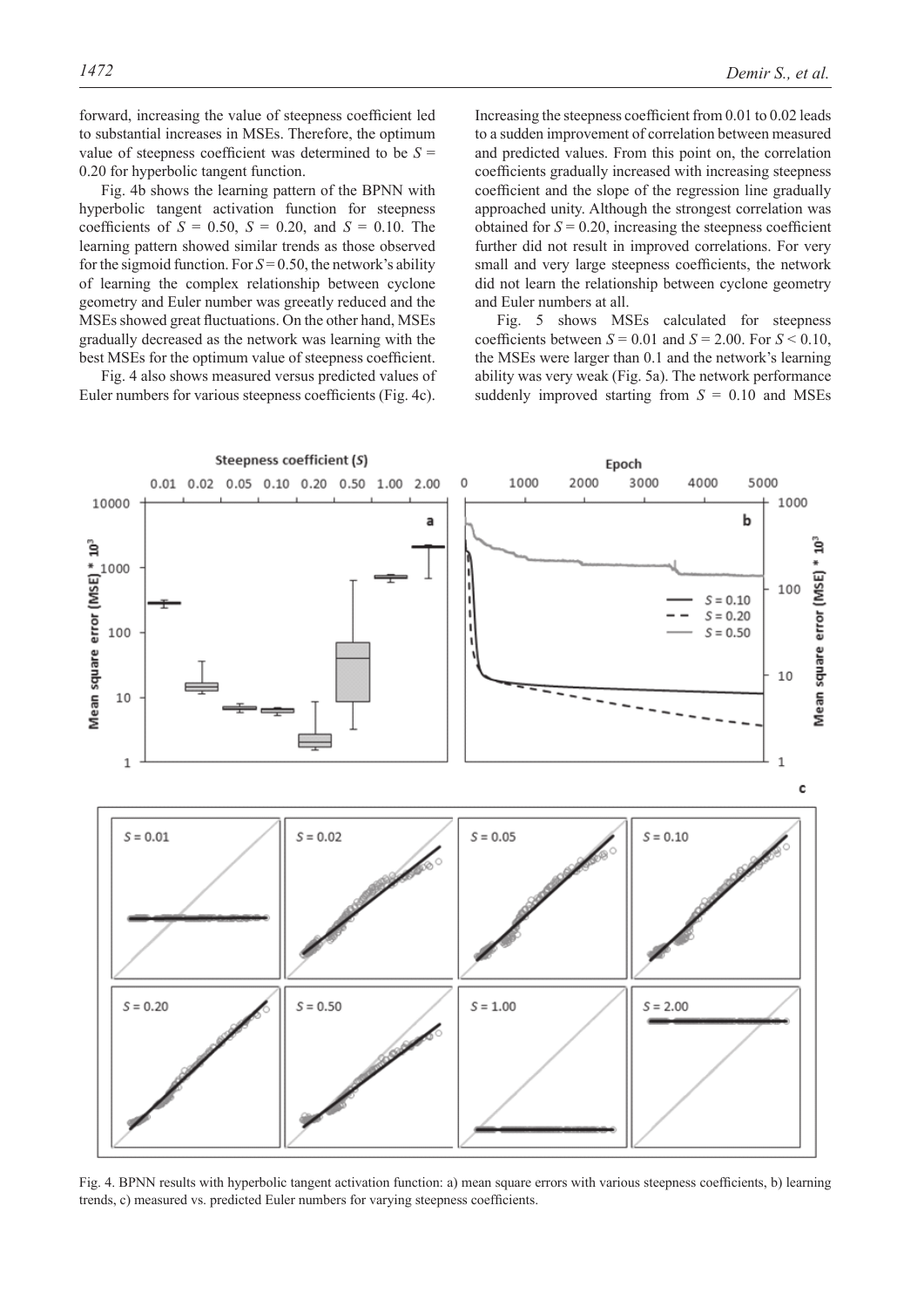started increasing after *S* > 1.00. The minimum value for MSEs calculated as the meadian value over 25 run was for *S* = 1.00; however, very large MSEs were also calculated for this steepness coefficient. The results were not stable for *S* = 1.00. On the other hand, best MSEs were obtained for  $S = 0.50$  with mean and meadian values of  $1.21*10^{-3}$ and 1.20\*10-3, respectively, over 25 runs. Therefore, the optimum value of steepness coefficient for sinc function was selected as  $S = 0.50$ .

Fig. 5b shows the learning patterns of the BPNN network with sinc activation function for *S* = 0.20,  $S = 0.50$ , and  $S = 1.00$ . The patterns were very similar to those obtained for hyperbolic tangent and sigmoid functions. Again, the steepness coefficient of  $S = 0.50$ provided minimum average MSEs.

The correlation plots between measured and predicted values of Euler numbers for varying steepness coefficients were shown in Fig. 5c. The sinc function did not produce satisfying correlations for steepness coefficients of *S* = 0.01, *S* = 0.02, *S* = 0.05, and *S* = 2.00. Fig. 5c also supports the selection of the optimum steepness coefficient as  $S = 0.50$  for sinc activation function since the slope of regression line for  $S = 0.50$  was very close to unity with very small values of mean square error.

In Fig. 3 through 5, average values of results from 25 runs of BPNN for each steepness coefficients were given. Thus, the results reflect the mean tendencies of BPNN instead of actual performance. Besides, the figures also includes the results from the training set, which was randomly selected for each run and no differentiation



Fig. 5. BPNN results with sinc activation function: a) mean square errors with various steepness coefficients, b) learning trends, c) measured vs. predicted Euler numbers for varying steepness coefficients.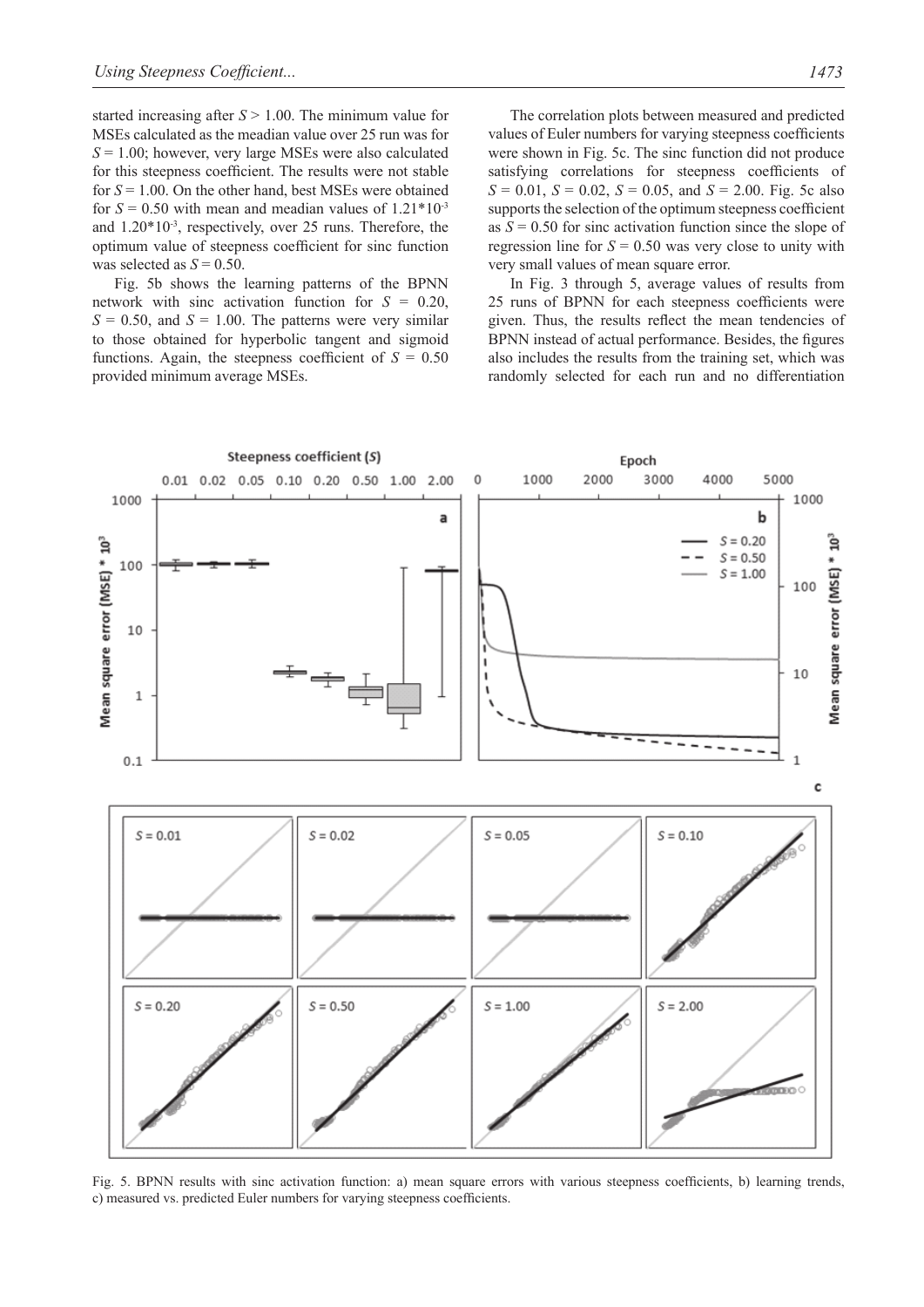was made between training and validation data sets for the purpose of averaging. In order to see the actual performance, another figure is provided in which best results from each activation function are shown.

Fig. 6 shows the correlation plots between measured and predicted values of Euler numbers by BPNN. For each activation function a randomly selected 70% amount of the data set (113 data points) was used for training the BPNN, and the remaining 30% (49 data points) was used for validating the network. The mean square errors were calculated as  $3.32*10<sup>-4</sup>$  for sigmoid,  $1.55*10<sup>-3</sup>$  for hyperbolic tangent, and  $7.20*10<sup>-4</sup>$  for sinc activation function.

Sigmoid activation function with  $S = 1.00$  produced the best correlation between measured and predicted values of Euler numbers with a determination coefficient

of  $R^2 = 0.9950$  (Fig. 6a). The slope of the regression line was equal to 0.9900 and the intercept was very close to zero, meaning that most of the data points concentrated around a one-to-one line and that there was a strong linear relationship between measured and predicted values of Euler numbers.

The coefficient of determination calculated for the hyperbolic tangent activation function with  $S = 0.20$  was 0.9922 (Fig. 6b). The slope of the regression line for this function was close to unity as well. Various steepness coefficients produced unstable results and learning was very limited for small and large values of steepness coefficients.

Fig. 6c shows the best results from sinc activation function BPNN with *S* = 0.50. The coefficient of determination for sinc function was calculated as



Fig. 6. Correlation plots between measured and predicted values of Euler numbers by a) sigmoid function with  $S = 1.00$ , b) hyperbolic tangent function with  $S = 0.20$ , c) sinc function with  $S = 0.50$ .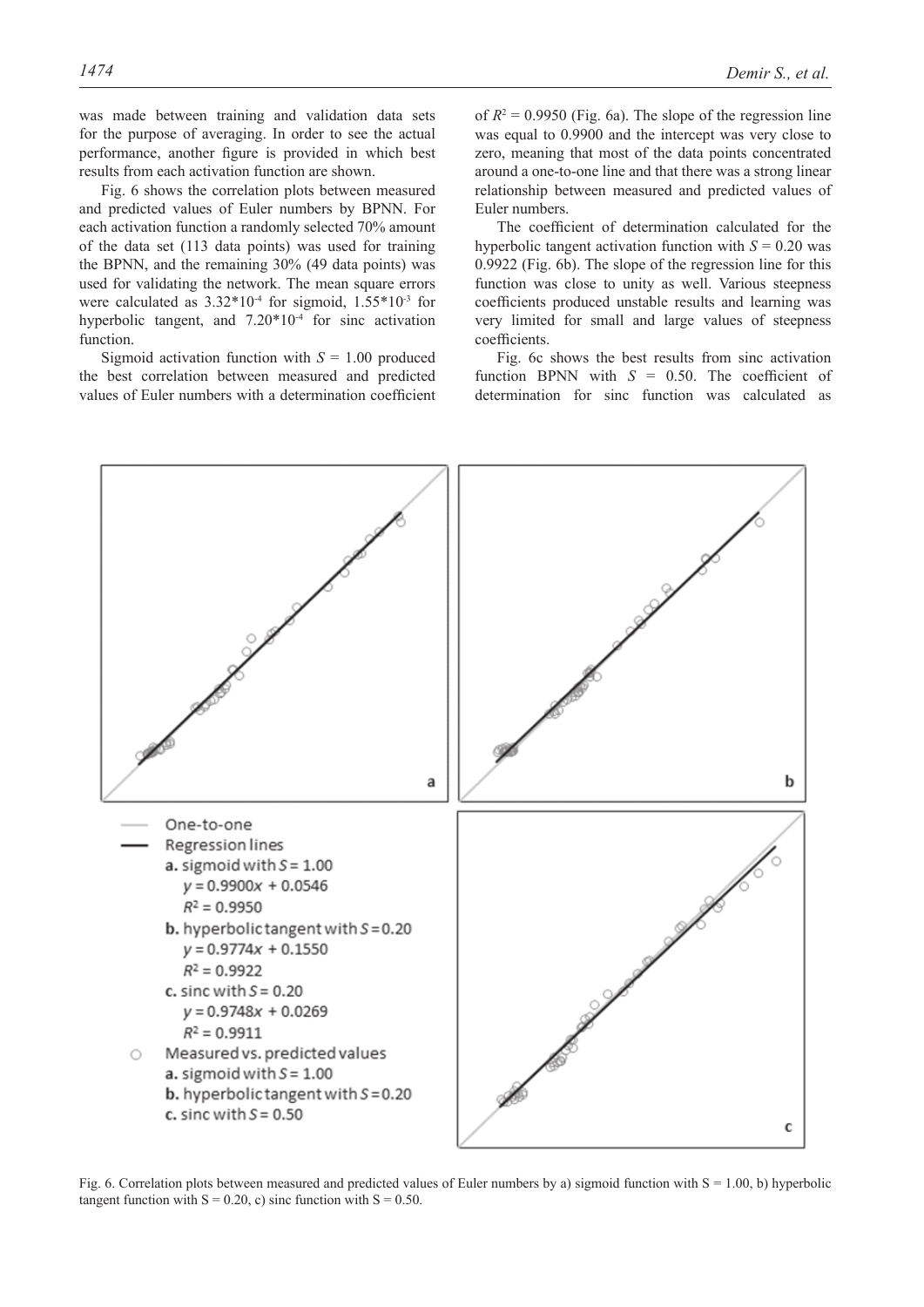

Fig. 7. Protocol for selecting optimum value of steepness coefficient.

 $R^2 = 0.9911$ . However, the slope of regression line was somewhat smaller than the sigmoid function and calculated as 0.9748. The results showed that the discrepancies between measured and predicted values of Euler numbers by sinc activation function BPNN increases with increasing measured values. The higher the expected value of Euler number, the higher the predicted error is.

A final issue related to the methodology followed for selecting the optimum value of the steepness coefficient is the development of a generalized protocol on how to implement an algorithm to select an optimum value of steepness coefficient that is considered to be problemspecific. Without an implementation protocol it could be very difficult to repeat the ANN modeling study. On the other hand, the random selection of training data by VBA code implemented for this study complicates the development of a protocol for an automated algorithm. Still, an outer loop may be incorporated into the procedure employed in this study in order to provide an easy-toimplement protocol for selecting the optimum value of steepness coefficient. A flowchart is provided in Fig. 7. Although some of the steps in this protocol may be accomplished automatically by a computer program, visual inspection of the measured versus predicted results are required to ensure that the selected value of steepness coefficient is suitable.

#### **Conclusions**

This study focused on the effective use of back propagation neural network (BPNN) for environmental modeling problems. The main aim of the study was to investigate the effects of steepness coefficients (*S*) on the performance of BPNN with various activation functions, including sigmoid, hyperbolic tangent, and sinc functions. For this purpose a BPNN algorithm was implemented in Excel VBA with built-in activation functions and the option for selecting the steepness coefficient. Cyclone pressure drop data was obtained for 162 cyclones of various geometrical shapes and used as a test case for the implemented software. Inlet height, cyclinder height, cone height, vortex finder diameter, and vortex finder length were used as inputs, while the Euler numbers calculated for each cyclone were used as target outputs. BPNN algorithm was employed for simulation separately with three activation functions and eight steepness coefficients for each. Since the software randomly selects the training data set for each run, the BPNN software was run 25 times for each variable (a total of three functions \*8 steepness coefficient  $*25 = 600$  times). Averages of the results from each batch (25 runs) were calculated and compared. For sigmoid function, best results were obtained with  $S = 1.00$  and the median of mean square errors (MSEs) were calculated as 4.33\*10-4. The median of MSEs for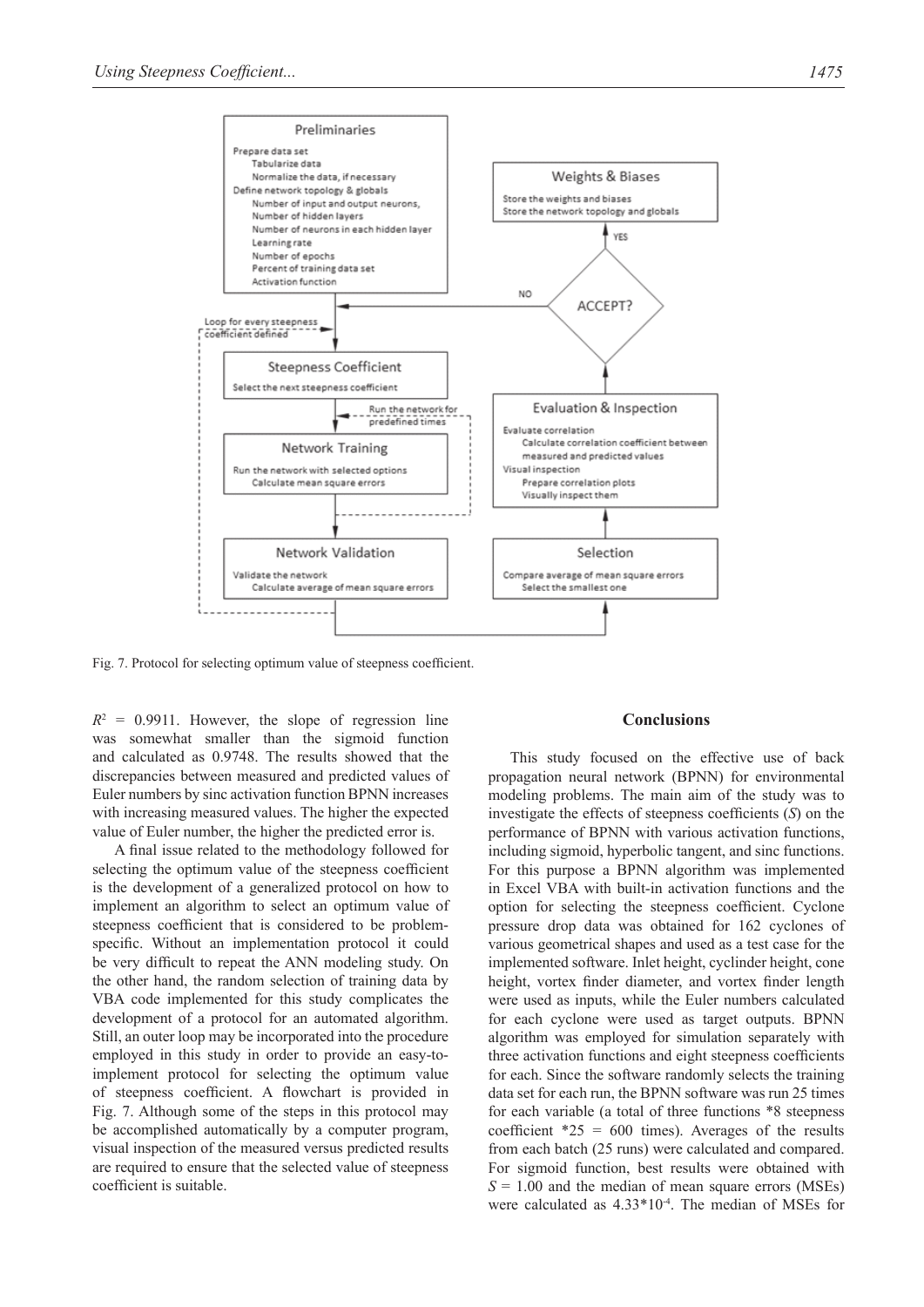hyperbolic tangent function with  $S = 0.20$  was calculated as  $2.02*10<sup>-3</sup>$ . Finally, for sinc function best results were obtained with  $S = 0.50$ , resulting in a median value of MSEs equal to  $1.20*10^{-3}$ .

The following conclusions can be withdrawn from the results of this study:

- Back propagation neural network can handle activation functions of any kind and can be used for environmental modeling problems in which usually highly complicated phenomena are involved.
- The selection of the activation function does not have a strong impact on network performance, provided that the target outputs are normalized in accordance with the activation function's span.
- Steepness coefficient incorporated in the activation function is the main parameter that affects network performance. Thus, optimized values of steepness coefficient must be used. For this study, optimized values of steepness coefficients were 1.00, 0.20, and 0.50 for sigmoid, hyperbolic tangent, and sinc activation functions, respectively.
- The optimum value of steepness coefficient might be problem-specific. Therefore, a preliminary step must be taken to determine the optimum value of steepness coefficient for the respective simulation problem. The point of start for optimization process is intuitive and one should select it based on personal experience.
- Back propagation neural network can be confidently used for estimating the Euler number for a given cyclone geometry.

#### **Acknowledgements**

This research has been supported by the Yıldız Technical University Scientific Research Projects Coordination Department (No. 2012-05-02-KAP04).

#### **Abbreviations**

- *a* = Inlet height of cyclone, mm
- *b =* Inlet width of cyclone, mm
- *B =*Cone-tip diameter of cyclone, mm

BPNN = Back propagation neural network

- *D =* Cyclone's body diameter, mm
- $D_e$  = Vortex finder diameter of cyclone, mm
- $E_{U}^{e}$  = Euler number (dimensionless)
- GRNN = Generalized regression neural network
- $h_b$  = Cylinder (body) height of cyclone, mm
- $h_c$  = Cone height of cyclone, mm
- $K_a$  = Ratio of inlet height to cyclone body diameter (dimensionless)
- $K_b$  = Ratio of inlet width to cyclone body diameter(dimensionless)
- $K_B$  = Ratio of cone-tip diameter to cyclone body diameter (dimensionless)
- $K_{De}$  = Ratio of vortex finder diameter to cyclone body diameter (dimensionless)
- $K_{th}$  = Ratio of cylinder height to cyclone body diameter (dimensionless)
- $K_{bc}$  = Ratio of cone height to cyclone body diameter (dimensionless)
- $K_{\rm SI}$  = Ratio of vortex finder diameter to cyclone body diameter (dimensionless)
- MSE = Mean square error
- RBFNN = Radial basis function neural network
- *S =* Steepness coefficient for activation function
- $S_L$  = Vortex finder length of cyclone, mm
- $V_{in}$  = Inlet velocity to the cyclone, m/s
- *ΔP* = Pressure drop in cyclone, Pa
- $\rho$  = Gas density, kg/m.s.

#### **References**

- 1. SIBI P., JONES A.A., SIDDARTH P. Analysis of different activation functions using back propagation neural networks. Journal of Theoretical and Applied Information Technology **47** (3), 1264, **2013**.
- 2. ELSAYED K., LACOR C. Modeling and pareto optimization of gas cyclone separator performance using RBF type artificial neural networks and genetic algorithms. Powder Technol. **217**, 84, **2012**.
- 3. Azadi S., Karimi-Jashni A. Verifying the performance of artificial neural network and multiple linear regression in predicting the mean seasonal municipal solid waste generation rate: A case study of Fars province, Iran. Waste Manage. **48**, 14, **2016**.
- 4. Jahandideh S., Jahandideh S., Barzegari E., Askarian M., Movahedi M.M., Hosseini S., JAHANDIDEH M. The use of artificial neural networks and multiple linear regression to predict rate of medical waste generation. Waste Manage. **29**, 2874, **2009**.
- 5. DAVID C., ARIVAZHAGAN M., IBRAHIM M. Spent wash decolourization using nano-Al2O3/kaolin photocatalyst: Taguchi and ANN approach. Journal of Saudi Chemical Society **19**, 537, **2015**.
- 6. Ye J., Cong X., Zhang P., Zeng G., Hoffmann E., WU Y., ZHANG H., FANG W. Operational parameter impact and back propagation artificial neural network modeling for phosphate adsorption onto acid-activated neutralized red mud. J. Mol. Liq. **216**, 35, **2016**.
- 7. Banerjee P., Sau S., Das P., Mukhopadhayay A. Optimization and modelling of synthetic azo dye wastewater treatment using graphene oxide nanplatelets: Characterization toxicity evaluation and optimization using artificial neural network. Ecotox. Environ. Safe. **119**, 47, **2015**.
- 8. Simic V.M., Rajkovic K.M., Stojicevic S.S., Velickovic D.T., Nikolic NC., Lazic M.L., KARABEGOVIC I.T. Optimization of microwave-assisted extraction of total phenolic compounds from chokeberries by response surface methodology and artificial neural network. Sep. Purif. Technol. **160**, 89, **2016**.
- 9. Zhao B., Su Y. Artificial neural network-based modeling of pressure drop cefficient for cyclone separators. Chem. Eng. Res. Des. **88**, 606, **2010**.
- 10. Huang M., Wan J., Ma Y., Li W., Sun X., Wan Y. A fast predicting neural fuzzy model for on-line estimation of nutrient dynamics in an anoxic/oxic process. Bioresour. Technol. **101**, 1642, **2010**.
- 11. AGHAV R.M., KUMAR S., MUKHERJEE S.N. Artificial